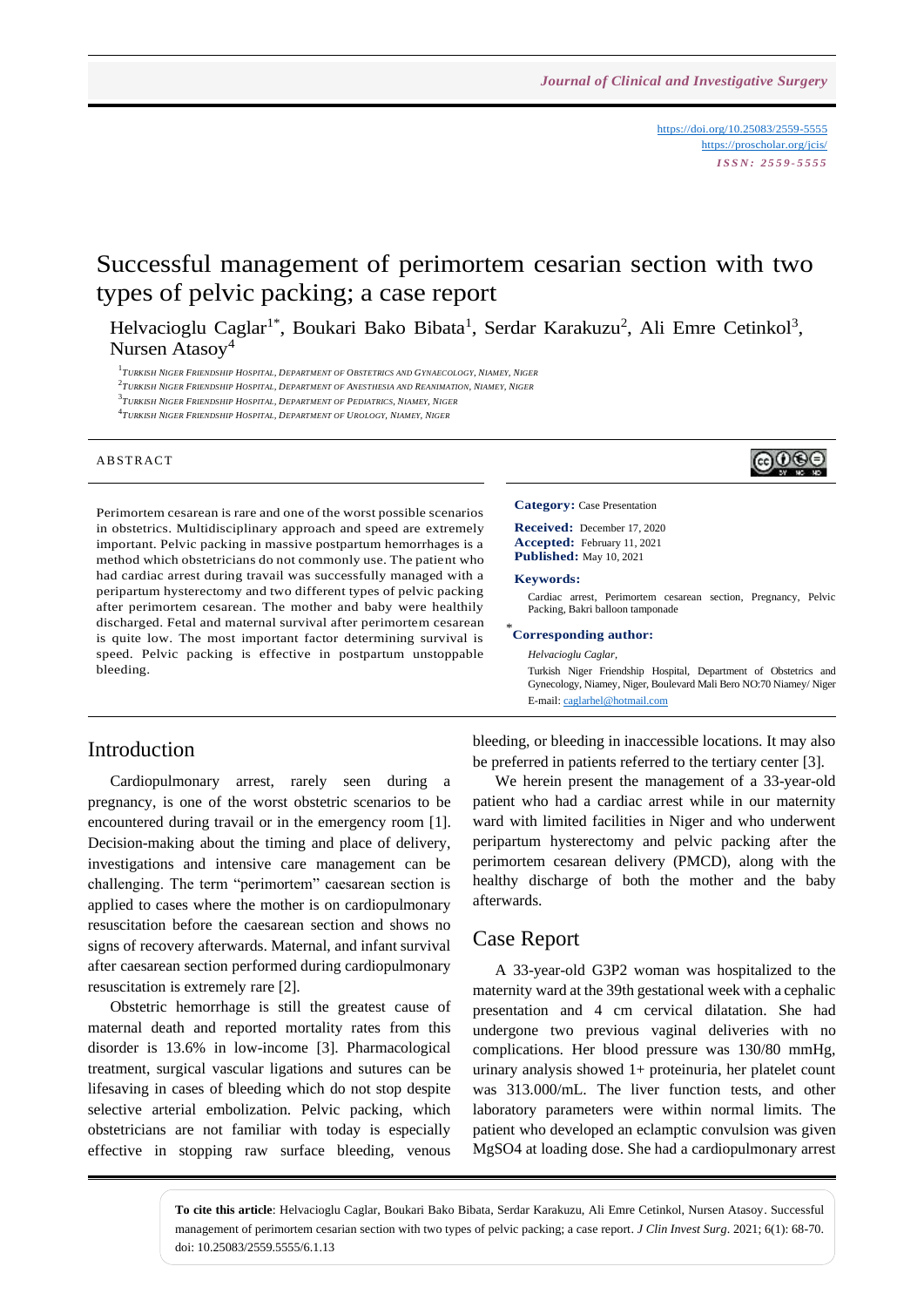in the postictal period and CPR was started immediately. The time between the onset of CPR and the birth of the baby was 3 minutes, while cardio pulmonary resuscitation (CPR) was performed for a total of 5 minutes. A male fetus weighing 3600g was birthed, and his APGAR scores at the first and fifth minutes were 1 and 8, respectively. During PMCD, a postpartum hemorrhage caused by uterine atony that was responsive to uterotonics and disseminated intravascular coagulation (DIC) were noted.

Despite the use of uterotonics and intrauterine Bakri balloon application following the cesarean section, who had continuous vaginal bleeding, hemoglobin value dropped to 3 g/dL and platelet decreased to 65,000/mL. The shock index was 1.9. Relaparotomy was performed and uterine arteries were ligated, and since she was unstable, peripartum hysterectomy was initiated without ligation of the hypogastric arteries. After the hysterectomy, hemorrhage continued to fill the pelvis from the peripheral edges. 4 pieces of 30 x 30 cm compresses were attached to each other and pelvic packing was performed so that traction could be done from the vaginal cuff and the abdomen was closed.



Figure 1. The pelvic packing approach: four compresses attached, and vaginal traction done.



Figure 2: The package with the Bakri balloon within the surgical field. The balloon is inflated with 800ml sterile water.

After the PEAK pressure increased to 45mmHg at the 28th hour, a third laparotomy was performed to remove the compress packing (Figure 1). Non-dense adhesions of the small intestines were observed on the compress and gently separated with hydrodissection. Although decreased, blood still pooled in the pelvis. This time, packing was performed with a Bakri Postpartum Balloon (Cook Medical, Bloomington, IN), which was inflated with 800 ml and the abdomen was closed (Figure 2). 20 hours later, the balloon volume was decreased in half, and 6 hours later, it was removed transvaginally.

Due to discharge from the incision site and fat necrosis, scar revision was performed twice. She was discharged from the hospital on the 27th postoperative day. A total of 10 units of fresh whole blood and 2 units of fresh frozen plasma were administered. No other blood products could be given due to low resource.

#### Discussions

Perimortem cesarean delivery is a condition with high feto-maternal mortality and morbidity. The team's experience, timing, and ability to manage stress are crucial to success. It requires intensive care and close monitoring afterwards. According to the American Heart Association, the probability of sequela remaining in the baby increases if CPR lasts longer than 5 minutes [4]. Therefore, speed in perimortem cesarean is particularly important. We preferred Pfannenstiel incision, which we are accustomed to, but similar cases in the literature were approached with a classic midline incision [5].

Obstetric Pelvic packing is a life-saving technique that has been abandoned due to the surgical and interventional radiological techniques developing today. There are varieties such as Umbrella pack using laparotomy pads or roller gauze, Foley catheter – condom tamponade and Bakri balloon [3]. Pelvic packing can be used where hemorrhage persists from large raw surfaces, venous plexuses, and inaccessible areas but obstetricians and we have limited experiences. We have limited data about when to remove, from which route to remove and the use of antithrombolytic therapy [6].

The advantages of compress packing include high availability and accessibility, decreased cost, and effectiveness in applying pressure to bleeding areas. The disadvantage is that when it is not placed in a sterile bag, it must be removed by relaparotomy. It should be kept in mind that adhesions may occur in case of contact of the intestines with direct compress, as in our case. Although Gutierez et al. reported that after the removal of the packaging after 24–48 hours, hemorrhage control was achieved in 100% of cases without requiring re-operation, our case continued to bleeding [7]. The most important